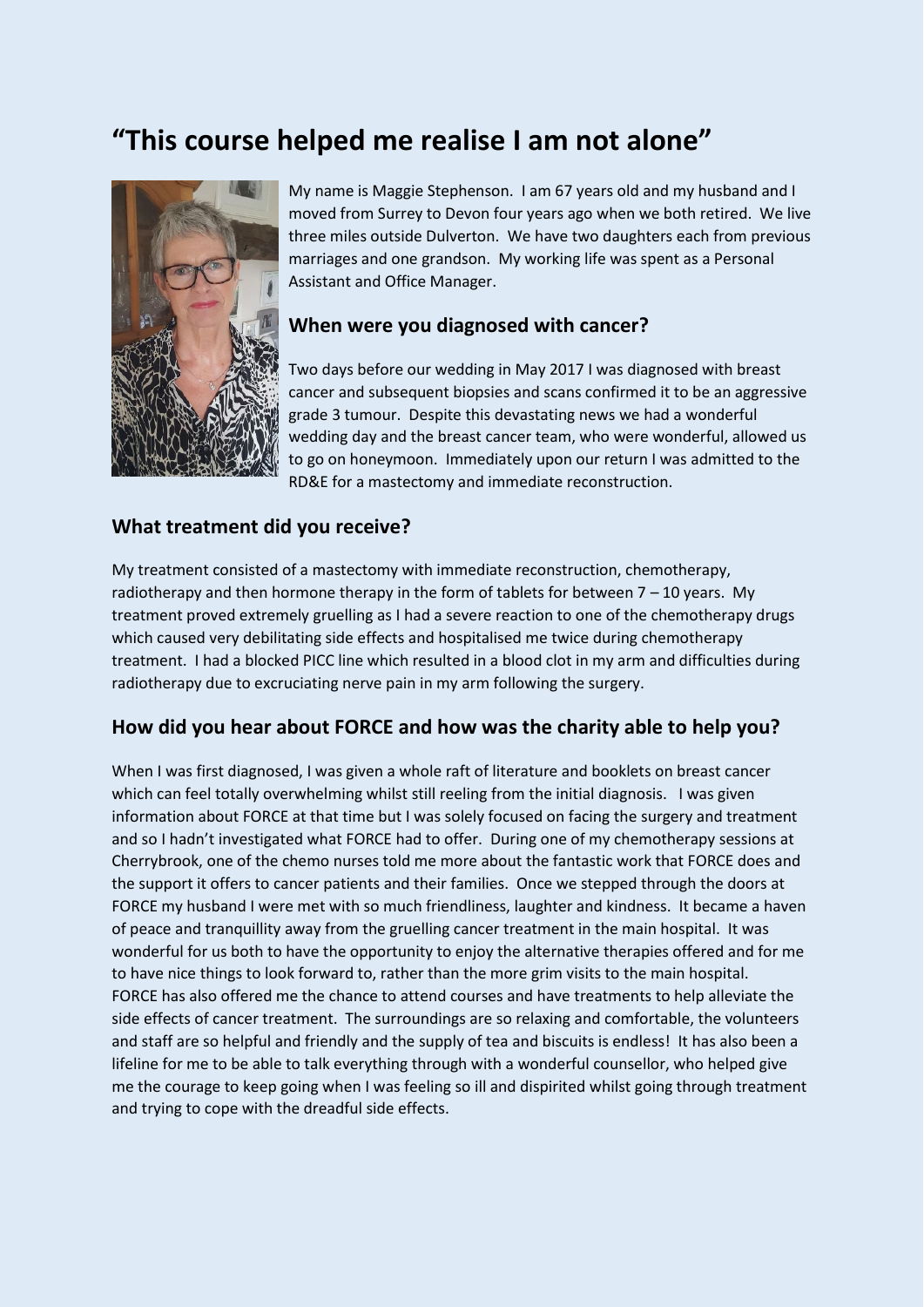## **What drew you to the Moving Forward programme?**

I have carried on seeing my counsellor on a regular basis and we discussed my fears and anxieties about what life would be like for me once active treatment finished. She told me about the Moving Forward Programme that FORCE were planning to start and asked if I would be interested in attending the first pilot course to be run in May this year. She felt it would really help me in coming to terms with the end of active cancer treatment and facing the future without the safety net of frequent hospital appointments and the protective cloak of regular contact with all the medical team and healthcare professionals.

## **How did the sessions help?**

The end of active cancer treatment can feel like a very lonely place to be. Everyone around you is so relieved that you have come through it and that the treatment is finally over. The common expectation is that you should feel happy and elated and ready to pick up your old life where you left off at the point of your cancer diagnosis. I thought I was alone in not feeling this way and couldn't understand why I was feeling like I had been pushed off the edge of a cliff without a parachute. Cancer casts a very long shadow and although active treatment may have finished we are still faced with coping with the lingering side effects of treatment, regular scans, tests and check-up appointments and the worry and anxiety that goes hand in hand with all of these. Cancer changes you is so many ways; you feel very vulnerable and lacking in self-confidence and it is challenging to try to come to terms with "the new normal". This course helped me realise I am not alone in feeling this way. It has also given me strategies to help cope with stress and anxiety and to help me to take control during the dark times when fear and uncertainty about recurrence take the upper hand again.

# **What did you find particularly useful?**

I think one of the most useful aspects of the course for me was the opportunity to meet other people in the same situation as me, trying to face life after active treatment finishes. We all felt that we have "the sword of Damocles" hanging over our heads and can never be free from the shadow of cancer and the fear of recurrence. I met a lovely group of people and we are still in regular contact and try to support each other through worries and anxieties around ongoing treatment, scan and test results. With all the best intentions no-one can understand what we have experienced and continue to face unless they have experienced it themselves. Cancer is an exclusive club that no one wants to be a member of!

Annie and Emma, who ran the course, were so committed and passionate about aiming to make the course as meaningful and worthwhile as possible for all of us. The amount of hard work and research they put into the format of the course was clearly evident and they were always very encouraging and supportive, especially when we were dealing with issues that were upsetting or difficult to face or discuss.

### **What would you say to anyone else thinking of signing up for the course?**

What I would say to anyone thinking about signing up for this course is just to go for it and you won't regret it. Even if you are a shy person and lacking in self-confidence, (both of which I am!) don't be put off.